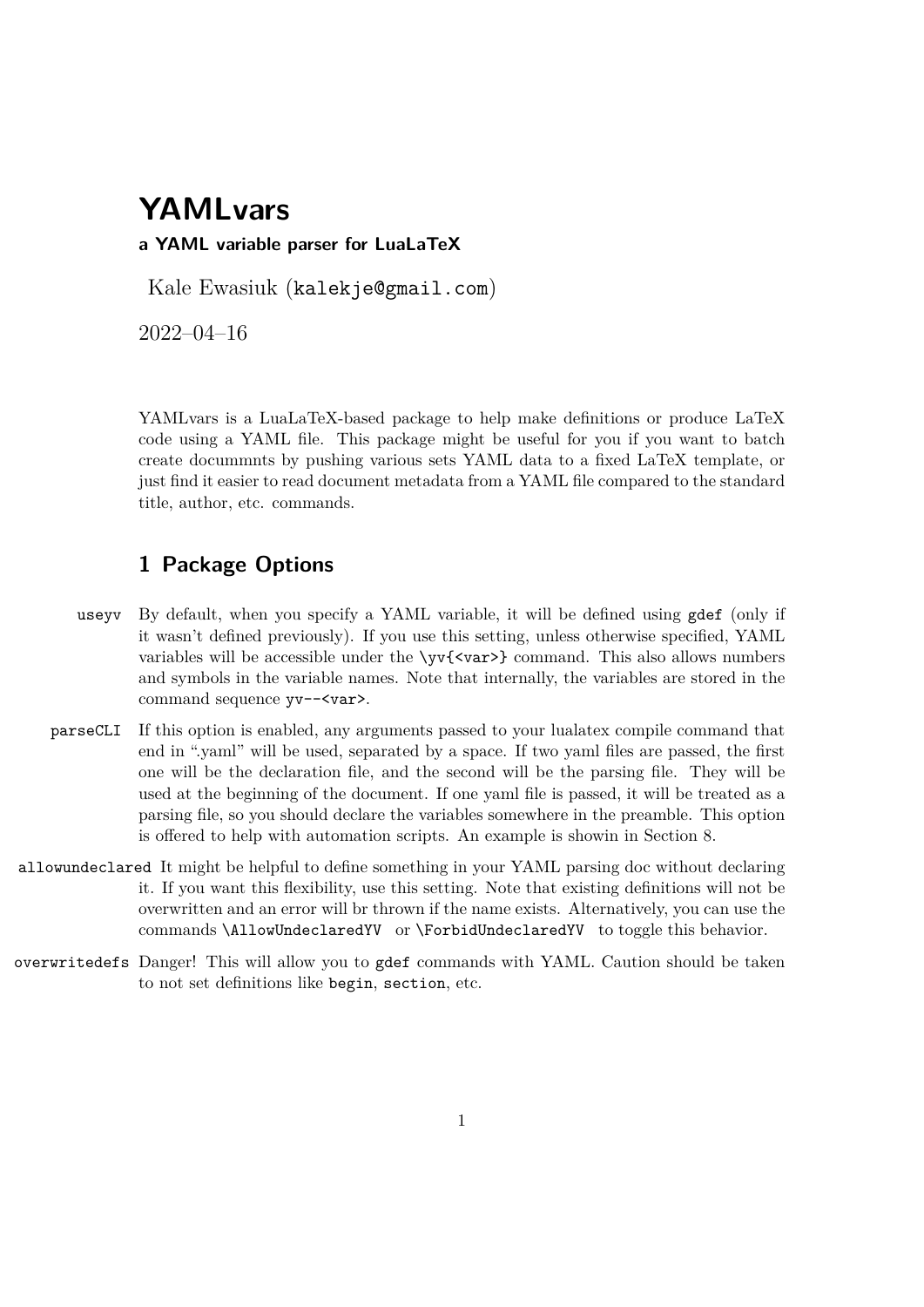### **2 Dependencies**

Note: This package requires that the markdown (https://ctan.org/pkg/markdown) be installed. This package does not use the package in its entirety, but rather depends on the YAML interpreter it comes with: markdown-tinyyaml.lua. This dependency is chosen to avoid redundancy in your TeX installation and align development of the tinyyaml Lua package. If you want to use the YAML interpreter for other purposes, you can bring it into Lua by either:

\directlua{yaml = YAMLvars.yaml} or \directlua{yaml = require'markdown-tinyyaml'}

```
The distribution: https://github.com/api7/lua-tinyyaml
The YAML specification: https://yaml.org/spec/
```
Many of the "transform" and "processing" functions built-in to this package rely on other packages, like hyperref, for example, but it is not loaded, and this package will only load penlight, luacode, xspace, and etoolbox.

## **3 Declaring variables**

A declaration file can either be parsed with the command declareYAMLvarsFile command, or, if you want to do it LAT<sub>EX</sub>, you can put the YAML code in the declareYAMLvars environment. It is a declaring YAML docuemnt is (like all YAML) key-value ditionary: The top level key is the name of the variable to be defined/used. If the value of the top level is a string: it's interpreted as a single transform function to be applied. Otherwise, it must be a table that contains at least one of the following keys:

xfm (transform, may be a string or list of strings),

prc (processing, must be a single string), or

dft (default value, if being defined. Must be a string).

If you want to change the way a variable is initialized, you can change the function YAMLvars.dec.PRC = function (var) ... end where PRC is how the variable will be processed (gdef, yvdef, length, or something of your choosing).

The default value for variables is the Lua nil. YAMLvars will first check if the definition exists, if so, an error will be thrown so that we avoid overwriting. If the token is available, it is set to a package error, so that if the variable no defined later on, an error will tell the user they forgot to set it. This will be overwritten when you parse the variables and assign a value to it.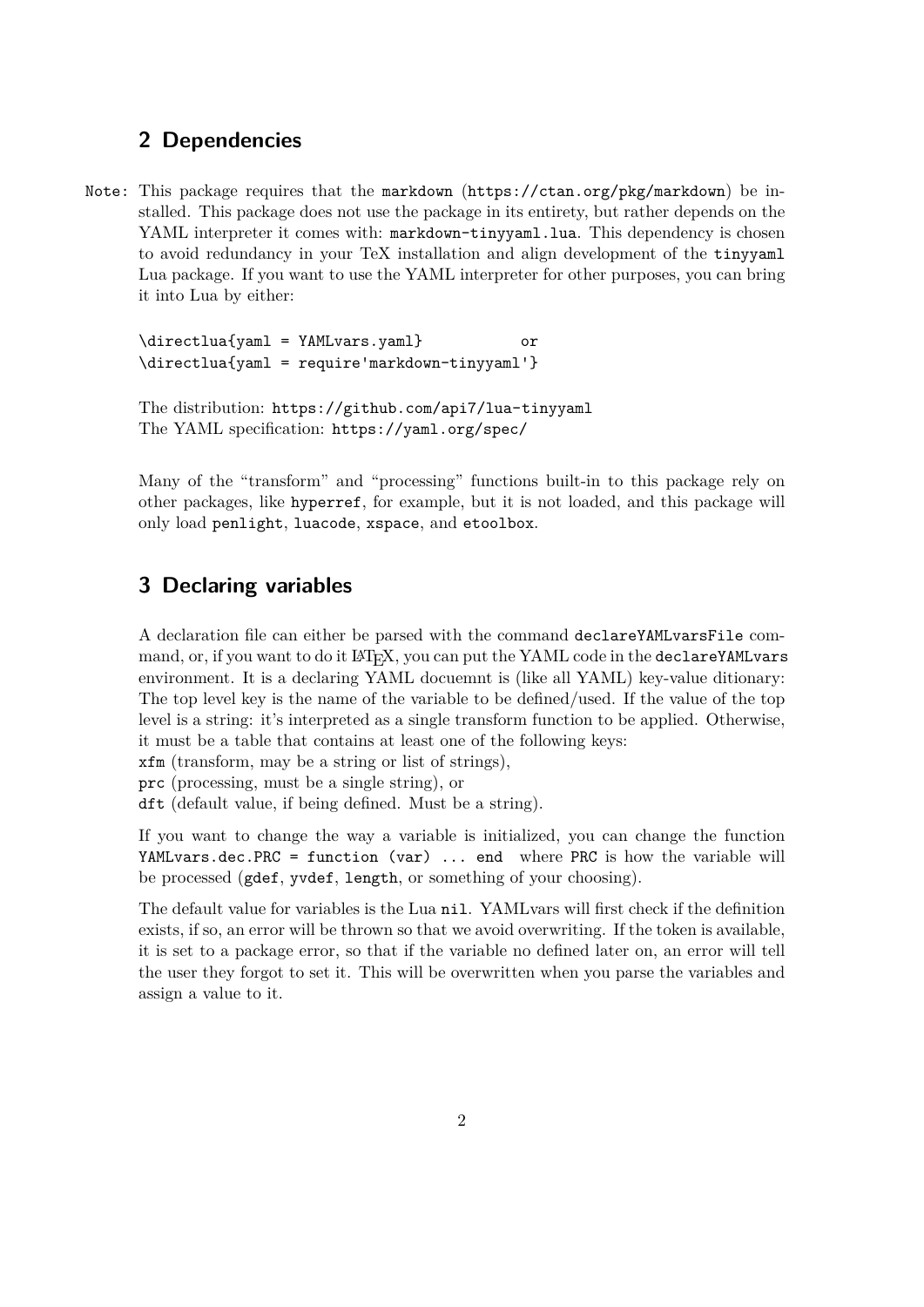**If you want a case-insensitive variable** In the declaration YAML document, add a lowcasevar: true under the variable name. This will make the variable name lowercase before any transforms or processing is done. For example, if you have title as a YAML variable to set the prc function setdocvar, a user could write Title in the parsing file and still have it work. You can toggle this behaviour globally with the commands \lowercasevarYVon and \lowercasevarYVoff See the last example below.

You can change the default  $xfm$ , prc, or dft by changing the value (in Lua): YAMLvars.xfmDefault  $=$  '' etc.

Here is an example of a declaration document.

```
\begin{declareYAMLvars}
Location: addxspace \qquad # sets xfm=addxspace
People: [arrsortlastnameAZ, list2nl] # BAD! don't do.
People:
 xfm: [arrsortlastnameAZ, list2nl] # Correct way
Company:
 dft: Amazon # Change default only
Revisions:
 dft: '1 & \today & initial version \\'
 xfm: [sortZA, list2tab]
Rhead:
 prc: setRightHead
author:
 xfm: list2and # (joins a list with \and (or lets a single string be passed)
 prc: setdocvar # calls \author{val}
 lowcasevar: true # allows user to use Title: or TITLE:
title:
 xfm: lb2n1 # (make line-breaks \\)
 prc: setdocvar # calls \title{val}
 lowcasevar: true # allows user to use Title: or TITLE:
\end{declareYAMLvars}
```
To change how a variable is declared (initialize), you can modify or add functions in YAMLvars.dec table, where the index is the same as the prc name. This function accepts two variables, the var name, and the default value set by dft. For lengths and toggles (from etoolbox), these functions are used to initialize lengths with newlength and newtoggle.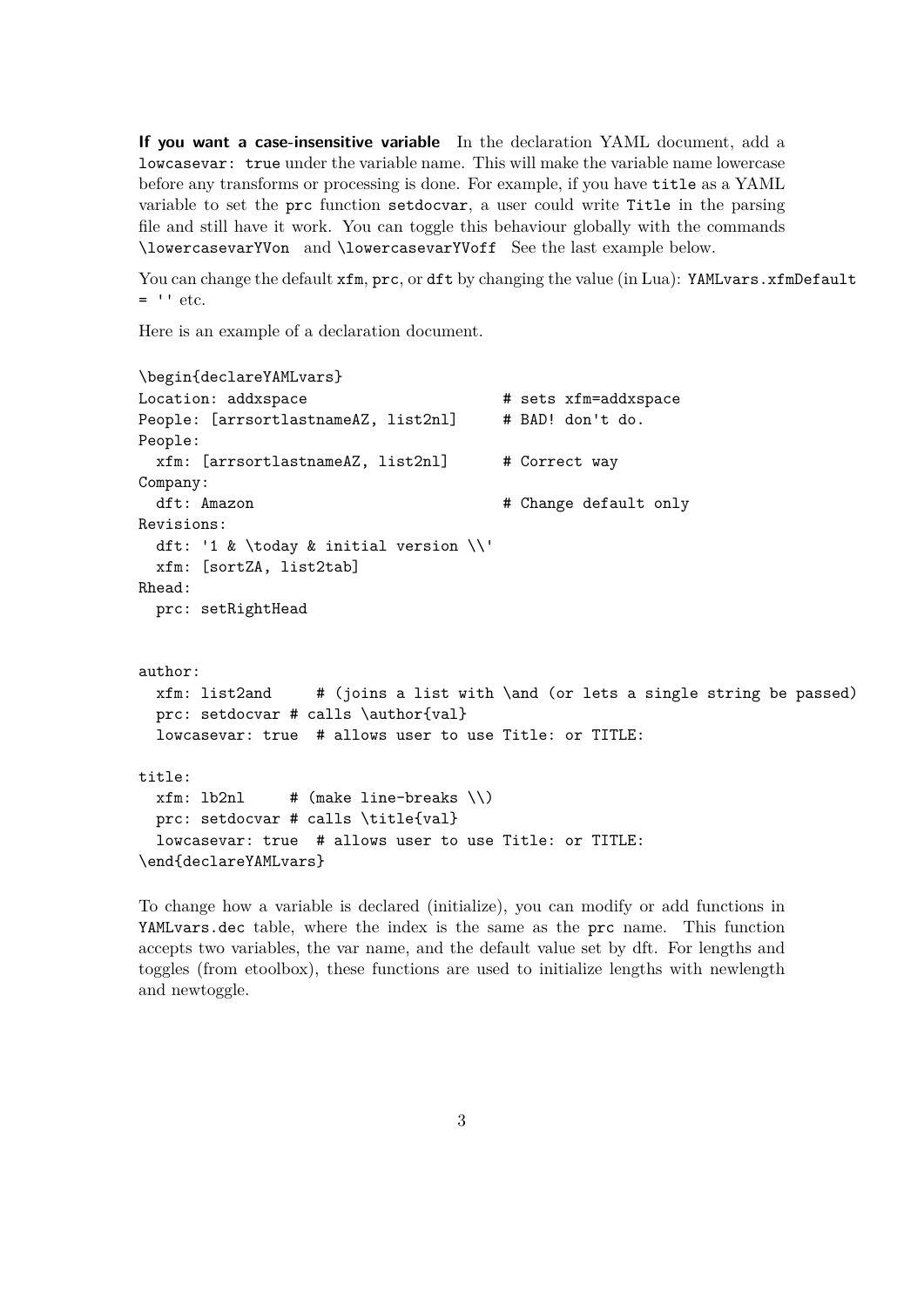### **4 Parsing variables**

A YAML file to be parsed will contain the variables as the top level keys, similar to declaring. The value can be anything you want; as long as you have applied appropriate transform and declaring functions to it so that it can be useful. For example, a value specified as a YAML list will first be interpreted as a Lua table (with numeric indexes/keys). You could declare a series of transforms functions to sort this table, map functions, and convert it to a series of  $\text{MTFX}\times$ 

Here is an example of a parsing document.

```
\begin{parseYAMLvars}
Location: Planet Earth
People: \qquad \qquad \qquad # a YAML list- Some One \# turns into Lua table
  - No Body
# company assumed Amazon if not set here
Rhead: \today
\end{parseYAMLvars}
```
# **5 xfm – Transform Functions**

These functions accept two arguments: (var, val) where var is the variable (or key) and val is the value. The transforms are specified as a list and are iteratively applied to the val. Usually, the final xfm function should produce a string so it can be defined.

Hint: if for some reason, your xfm and prc depends on other variables, you can access them within the function with YAMLvars.varsvals

#### **5.1 Defining your own transform functions**

After the package is loaded, you may add your function (somewhere in Lua) by adding it to the YAMLvars.xfm table. For example, if you wanted to wrap a variable's value with "xxx", here's how you could do that.

```
function myfunction(var, val)
        return 'xxx'..val..'xxx'
end
YAMLvars.xfm['addmyfunction'] = myfunction
```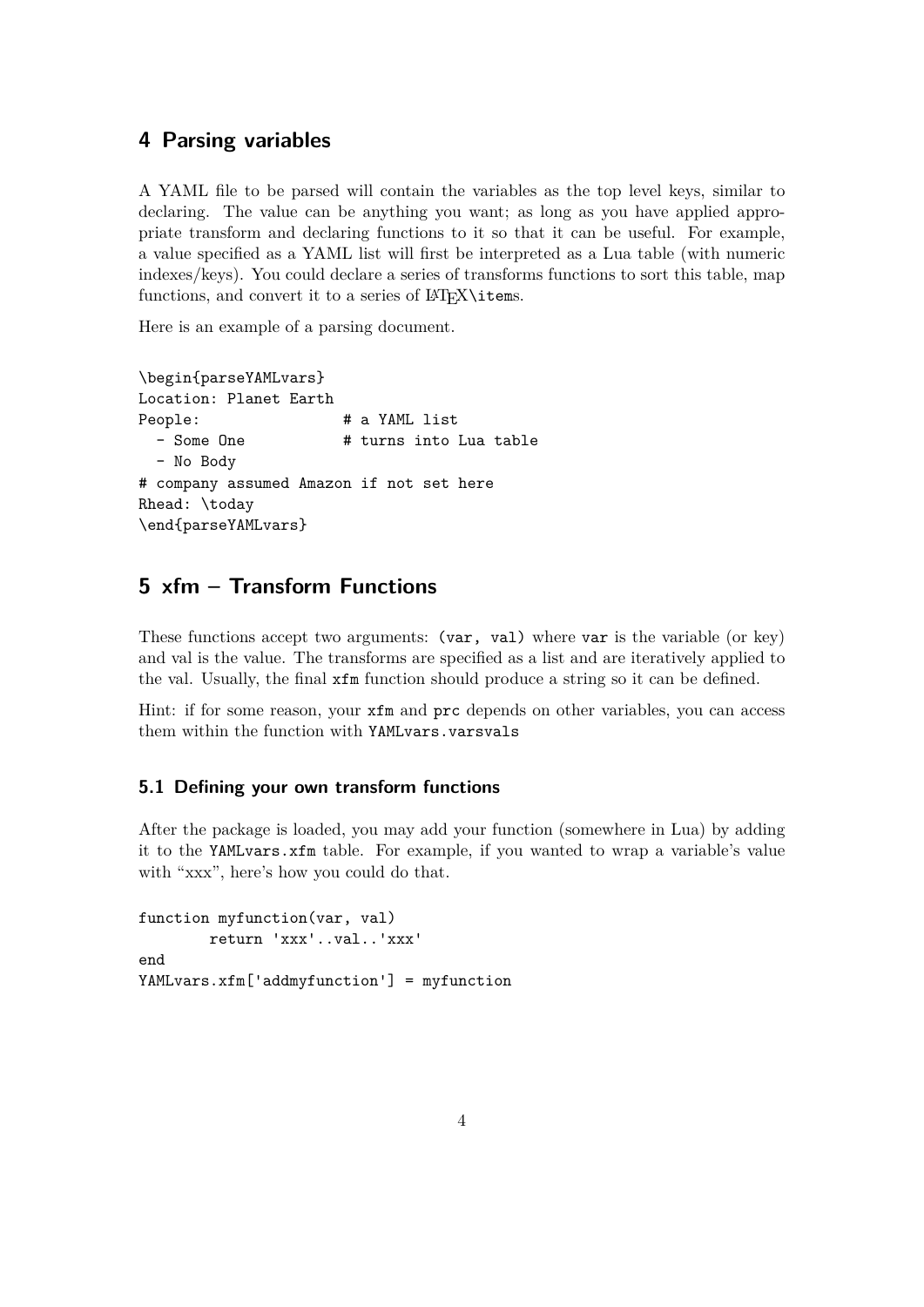If you want to run some Lua code and write in your YAML file (weird idea, but maybe useful for one-off functions), you can do so by specifying a transform function with an  $=$  in it to make a lambda function. For example, a  $xfm$  equal to " $=$  '---'.. $x$ ..'---'" would surround your YAML variable's value with em-dashes. You can access the variable name with this lambda function with v. If you want to just execute code (instead of settings  $x = 0$ , use  $\ell$ .

# **6 prc – Processing Functions**

Like the transform functions, the processing function must accept (var, val). Only one processing function is applied to the final (var, val) after the transforms are done.

This package includes gdef to set a definition, yvdef to define a variable under the yv command. title, author, date to set \@title, \@author, \@date, respectively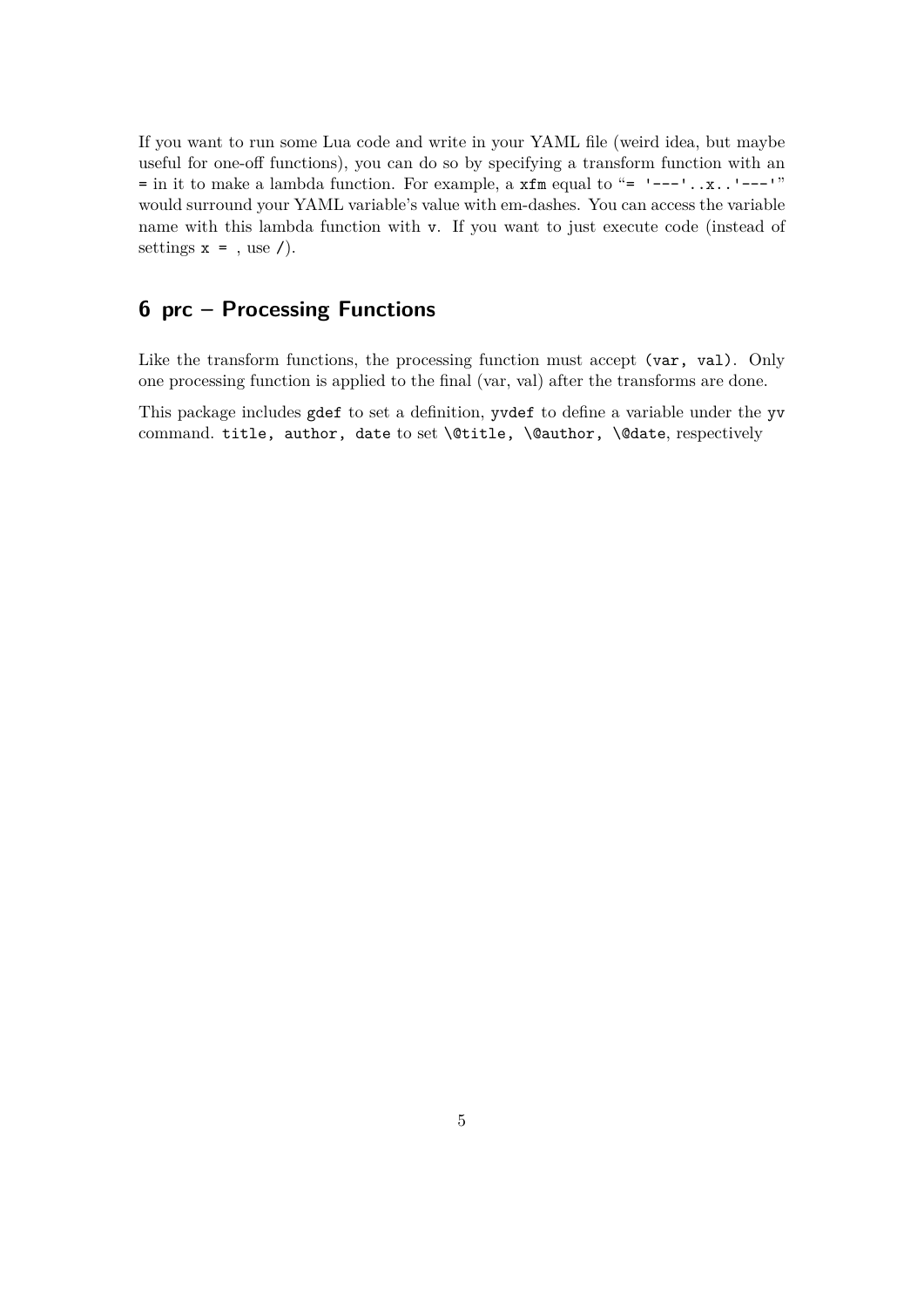# **7 Some Examples**

```
1 %! language = yaml
 2 \begin{ declareYAMLvars }
 3 address:
4 xfm:
5 - list2nl
6 - x_{1}, '!!!'
7 name: null
8
9 title:
10 xfm:
11 - 1b2n1- / YAMLvars.prvcmd(\leftarrowtitletext, YAMLvars.varsvals['\leftrightarrowatitle ']: gsub('\n', ' ')..'\\\leftrightarrowxspace {}')
13 \end{ declareYAMLvars }
14
15 %! language = yaml
16 \begin{ parseYAMLvars }
17 title: |-
18 A Multiline
19 Monumental Title!
20
21 name: Joe Smith
22 address:
23 - 1234 Fake St.
24 - City
25 \end{ parseYAMLvars }
26
27 \title
28
29 %\titletext!
30
31 \name
32
33 \address
```

```
A Multiline
Monumental Title!
Joe Smith
1234 Fake St.
City!!!
```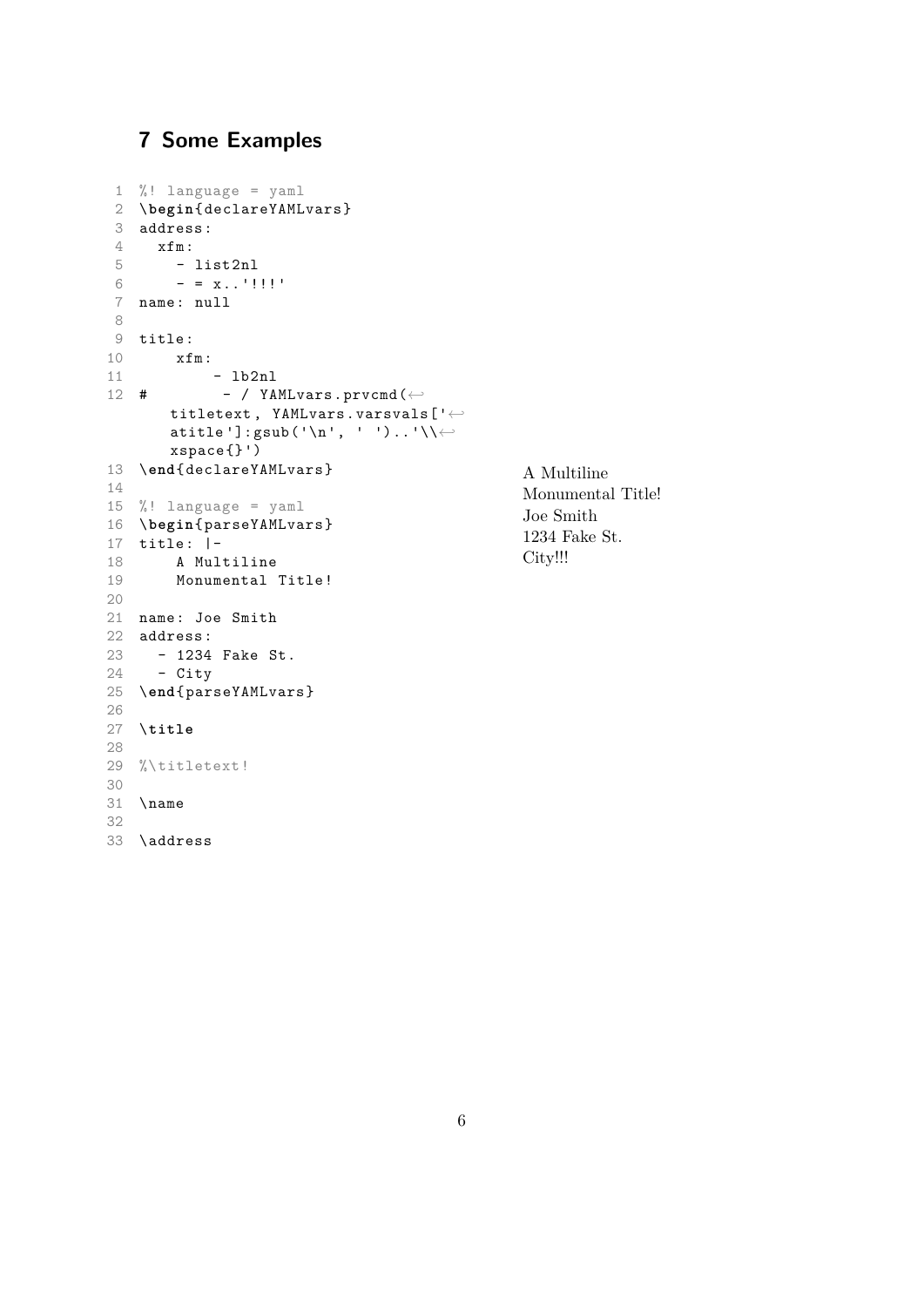# **8 Automation Example**

Suppose you had a number of bills of sales in yaml format and wanted to produce some nice pdfs. The following code shows how this could be done.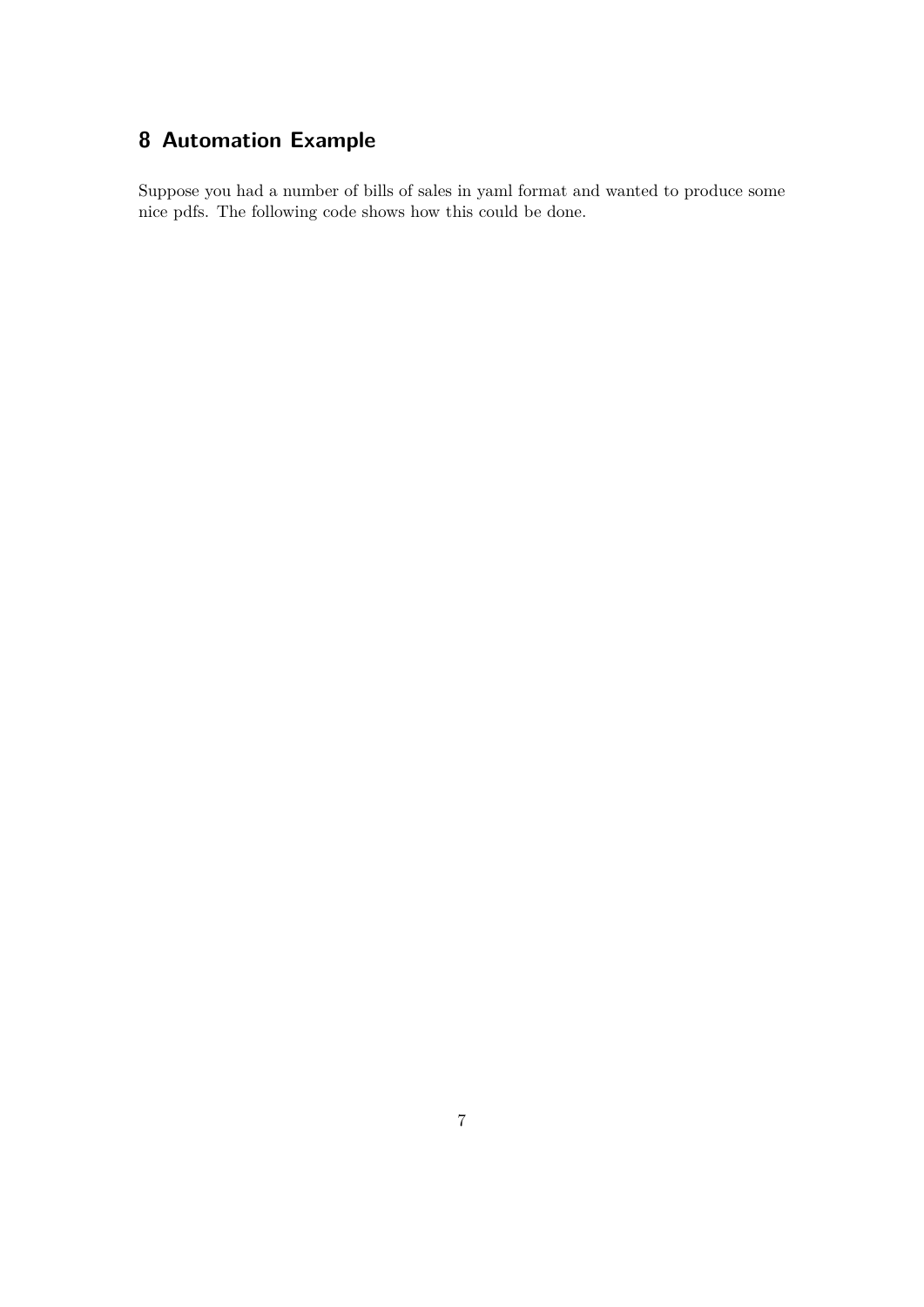#### **8.1 The main tex template**

```
%% main.tex
\documentclass{article}
\usepackage[paperheight=4in,paperwidth=3in,margin=0.25in]{geometry}
\usepackage[pl,func,extras]{penlight}
\usepackage[useyv,parseCLI]{YAMLvars} % using command line option to make files
\usepackage{hyperref}
\usepackage{xspace}
\usepackage{luacode}
\setlength{\parindent}{0ex}
\setlength{\parskip}{0.75em}
\begin{luacode*} -- adding a custom function, put hfill between k-v pairs
   function YAMLvars.xfm.kv2hfill(var, val)
        local t = \{\}for k, v in pairs(val) do
            t[#t+1] = k. ''\hifill '..tostring(v)end
       return t
   end
\end{luacode*}
%! language = yaml
\begin{declareYAMLvars}
Customer: addxspace
Date: addxspace
Items:
   xfm: [kv2hfill, arr2itemize]
\end{declareYAMLvars}
\begin{document}
   Bill of sale for: \hfill \yv{Customer}\\
   Purchased: \hfill \yv{Date}\\
   \begin{itemize}
        \item[] ITEM \hfill PRICE
        \yv{Items} % the yaml variable
        \begin{luacode*}
            totalcost = pl.tablex.readuce('++',pl.tablex.values(YAMLvars.varsvals['Items']), 0)
            tex.print('\\item[] TOTAL:\\hfill'..tostring(totalcost))
        \end{luacode*}
    \end{itemize}
```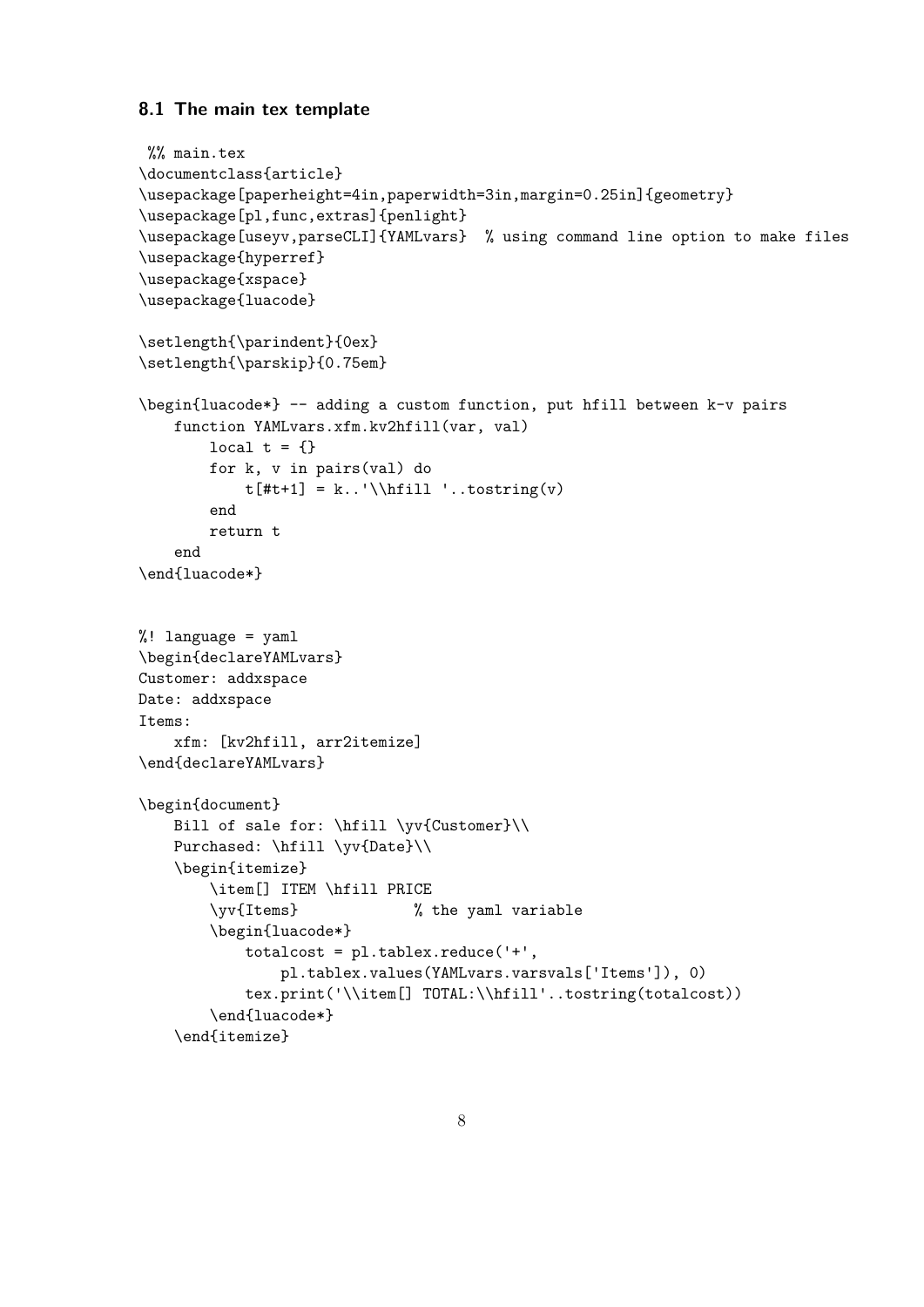\end{document}

#### **8.2 The lua automation script**

```
--automate.lua
for f in io.popen('dir .'):lines() do -- get all files and info in cwd
   local i, j = f:find('%S*, 'yaml') -- find framesif i ~= nil then
        f = f:sub(i,j) -- extract .yaml file name (no space in fname allowed)
        os.execute('lualatex -output-format=pdf main.tex '.. f)
                                    -- compile w/ yaml file as arg
        local fnew = f:gsub('yaml', 'pdf') -- file name for output pdf
        os.remove(fnew) -- delete if it exists already
        os.rename('main.pdf', fnew) -- change main.pdf to same as yaml file name
   end
end
```
### **8.3 The yaml data files**

```
# sale1.yaml
Customer: Someone Cold
Date: January 2, 2021
Items:
    Toque: 12
    Mitts: 5.6
    Boots: 80
# sale2.yaml
Customer: Someone Warm
Date: July 1, 2021
Items:
    Beer (24 pk): 24
    Sunscreen: 5
    Hat: 12
```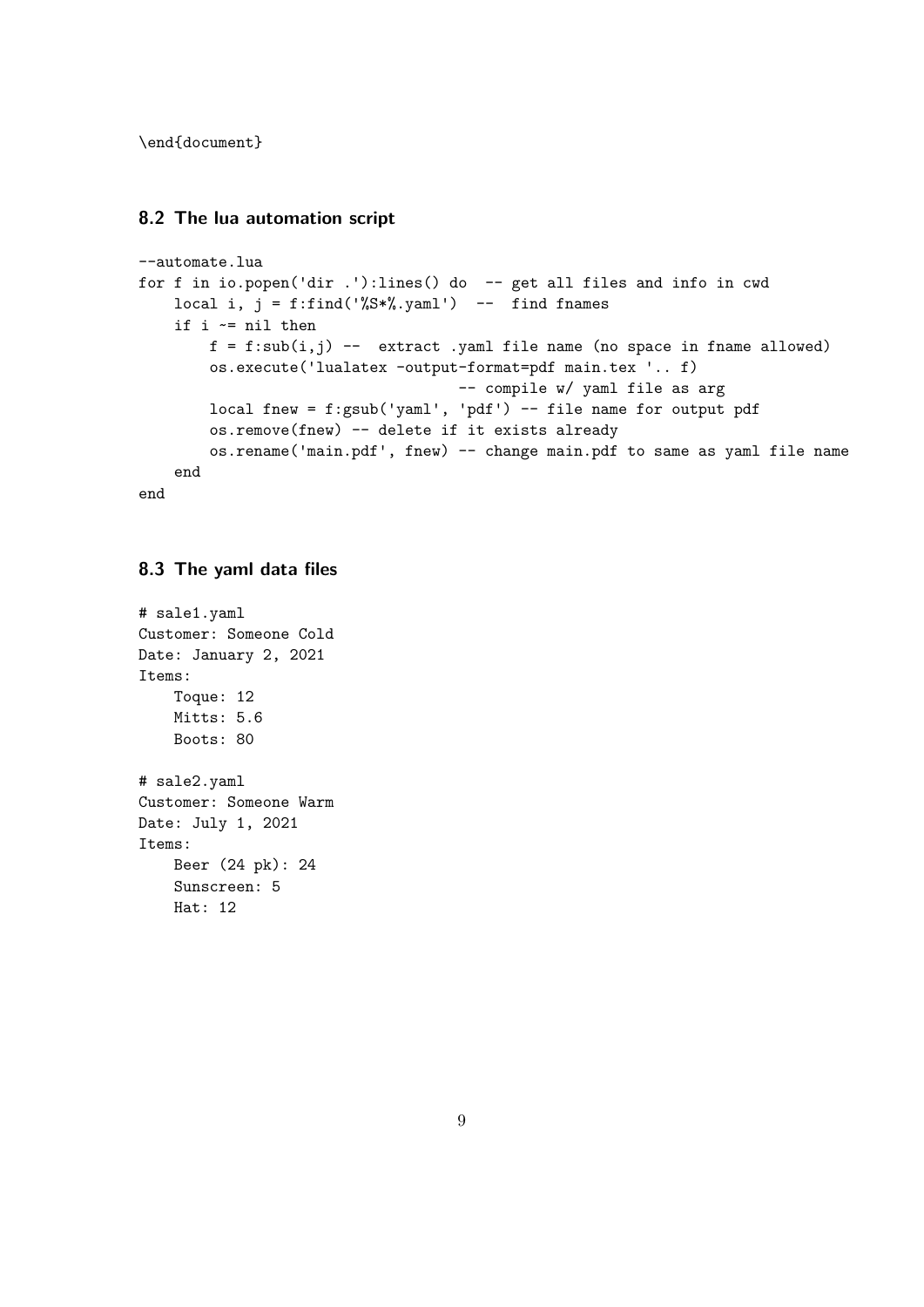# **9 xfm, dec, prc functions (from yamlvars.lua)**

```
1 -- xfm functions (transforms) -- -- -- -- -- -- -- -- -- -- -- -- \leftrightarrow- -- - -- - -- - -- - -- - -- - -- - -- - -- - -- - -- - -- - -- -2 function YAMLvars.xfm. addxspace (var , val)
 3 return val .. '\\xspace '
4 end
5
6 function YAMLvars.xfm.tab2arr(var , val)
7 return pl.array2d.from_table(val)
8 end
\circ10 function YAMLvars.xfm.arrsort2ZA(var , val)
11 return pl.array2d.sortOP(val , pl.operator.strgt)
12 end
13
14 function YAMLvars.xfm.addrule2arr(var , val)
15 return pl.array2d.map slice 2( 1.. '\\\\\\'.. YAMLvars. \leftarrowtabmidt rule...' ', val, 1, -1, -2, -1)16 end
17
18 function YAMLvars.xfm.arr2tabular(var , val)
19 return pl.array2d.toTeX(val).. '\\\\ '
20 end
2122 function YAMLvars.xfm.list2items(var , val)
23 return pl.List(val):map ('\\item '.._1):join(' ')
24 end
25 YAMLvars.xfm.arr2itemize = YAMLvars .xfm.list2items
26
27 function YAMLvars.xfm. arrsortAZ (var , val)
28 return pl.List(val):sort(pl.operator.strlt)
29 end
30
31 function YAMLvars.xfm. arrsortZA (var , val)
32 return pl.List(val):sort(pl.operator.strgt)
33 end
34
35 local function complastname (a, b)
36 a = a:split(' ')
37 b = b:split(' ')
38 \t a = a \cdot 4a39 b = b \uparrow \uparrow b \uparrow40 return a < b
41 end
42
43 function YAMLvars.xfm. arrsortlastnameAZ (var , val)
44 val = pl.List(val):sort( complastname )
45 return val
```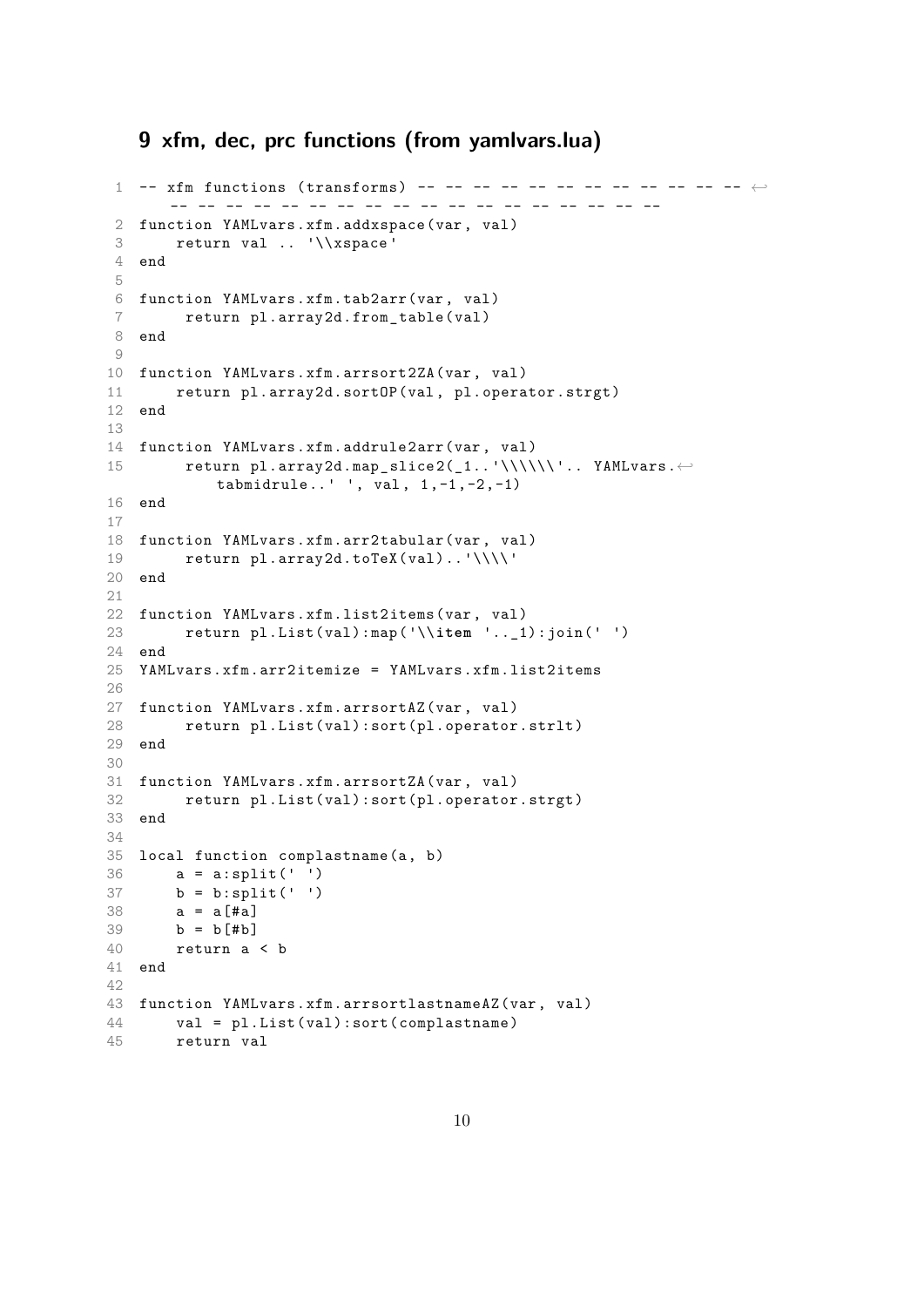```
46 end
47
48 function YAMLvars.xfm.list2nl(var , val)
49 if type(val) == 'string ' then
50 return val
51 end
52 return pl.List(val): join('\\ \')
53 end
54
55 function YAMLvars.xfm.list2and(var, val) -- for doc vars like \leftrightarrowauthor , publisher
56 if type(val) == 'string' then
57 return val
58 end
59 return pl.List(val):join ('\\and ')
60 end
61
62
63 function YAMLvars.xfm.lb2nl(var, val) --linebreak in text 2 newline←
       \lambda64 val, _ = val:gsub('\n','\\\\ ')
65 return val
66 end
67
68 function YAMLvars.xfm.lb2newline(var, val) --linebreak in text 2 \leftrightarrownewline \\
69 val , _ = val:gsub ('\n','\\newline ')
70 return val
71 end
72
73 function YAMLvars.xfm.lb2par(var , val) --linebreak in text 2 new l
74 val, = val:gsub('n%s*\n', '\\parrow par ')75 return val
76 end
77
78 function YAMLvars.xfm. lowercase (var , val)
79 return val:lower ()
80 end
81
82
83 -- dec laration functions , -- -- -- -- -- -- -- -- -- -- -- -- -- ←-
      -- -- -- -- -- -- -- -- -- -- -- -- -- -- -- -- -- --
84
85 function YAMLvars.dec.gdef(var, dft)
86 YAMLvars.deccmd(var, dft)
87 end
88
89 function YAMLvars.dec.yvdef(var, dft)
90 YAMLvars.deccmd('yv--'..var, dft)
```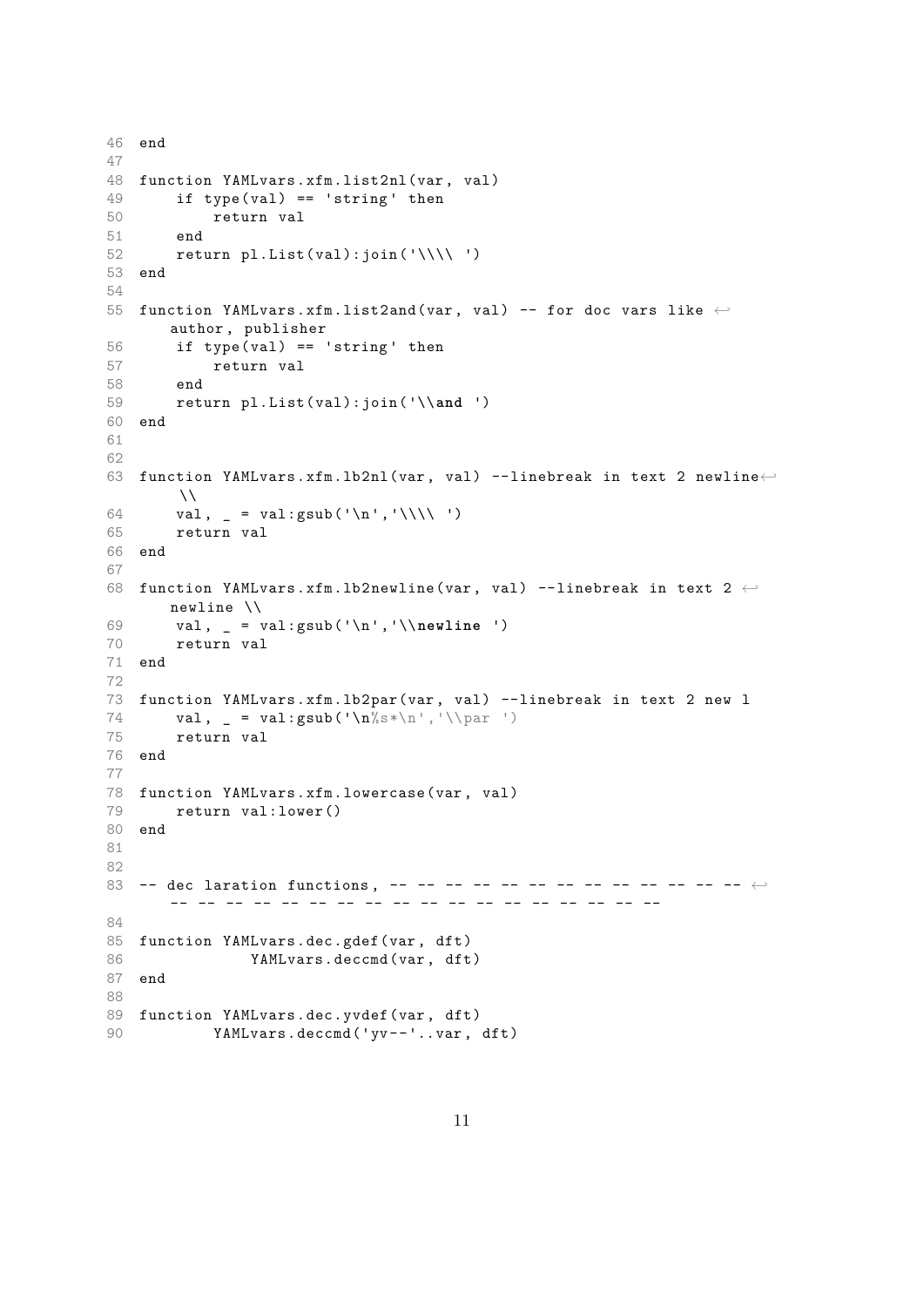```
91 end
92
93 function YAMLvars.dec.toggle(var, dft)
94 tex.print ('\\global\\newtoggle{'..var..'}')
95 YAMLvars.prc.toggle(var, dft)
96 end
97
98 function YAMLvars.dec.length(var, dft)
99 tex.print ('\\global\\newlength{\\ '.. var ..'}')
100 YAMLvars.prc.length(var , dft)
101 end
102
103
104
105 -- prc functions (processing) -- -- -- -- -- -- -- -- -- -- -- -- \leftrightarrow-- -- -- -- -- -- -- -- -- -- -- -- -- -- -- -- -- --
106
107 function YAMLvars.prc.gdef(var , val)
108 --token.set_macro(var, val, 'global') -- old way, don't do as \leftarrowit will cause issues if val contains undef 'd macros
109 pl.tex.defcmd(var , val)
110 YAMLvars. debugtalk (var..' = '..val , 'prc gdef ')
111 end
112
113 function YAMLvars.prc.yvdef(var, val)
114 pl.tex.defmacro('yv--'..var, val)
115 YAMLvars. debugtalk ('yv --'..var..' = '..val , 'prc yvdef ')
116 end
117
118 function YAMLvars.prc.toggle(t, v) -- requires penlight extras
119 local s = ''
120 if pl.hasval(v) then
121 s = '\\global\\ toggletrue {'..t..'}'
122 else
123 s = '\\global\\ togglefalse {'..t..'}'
124 end
125 tex.print(s)
126 YAMLvars. debugtalk (s, 'prc toggle ')
127 end
128
129 function YAMLvars.prc.length(t, v)
130 v = v or '0pt '
131 local s = '\\global\\ setlength {\\global\\ '..t.. '}{ '..v..'}'
132 tex.print(s)
133 YAMLvars. debugtalk (s, 'prc length ')
134 end
135
136
137
```